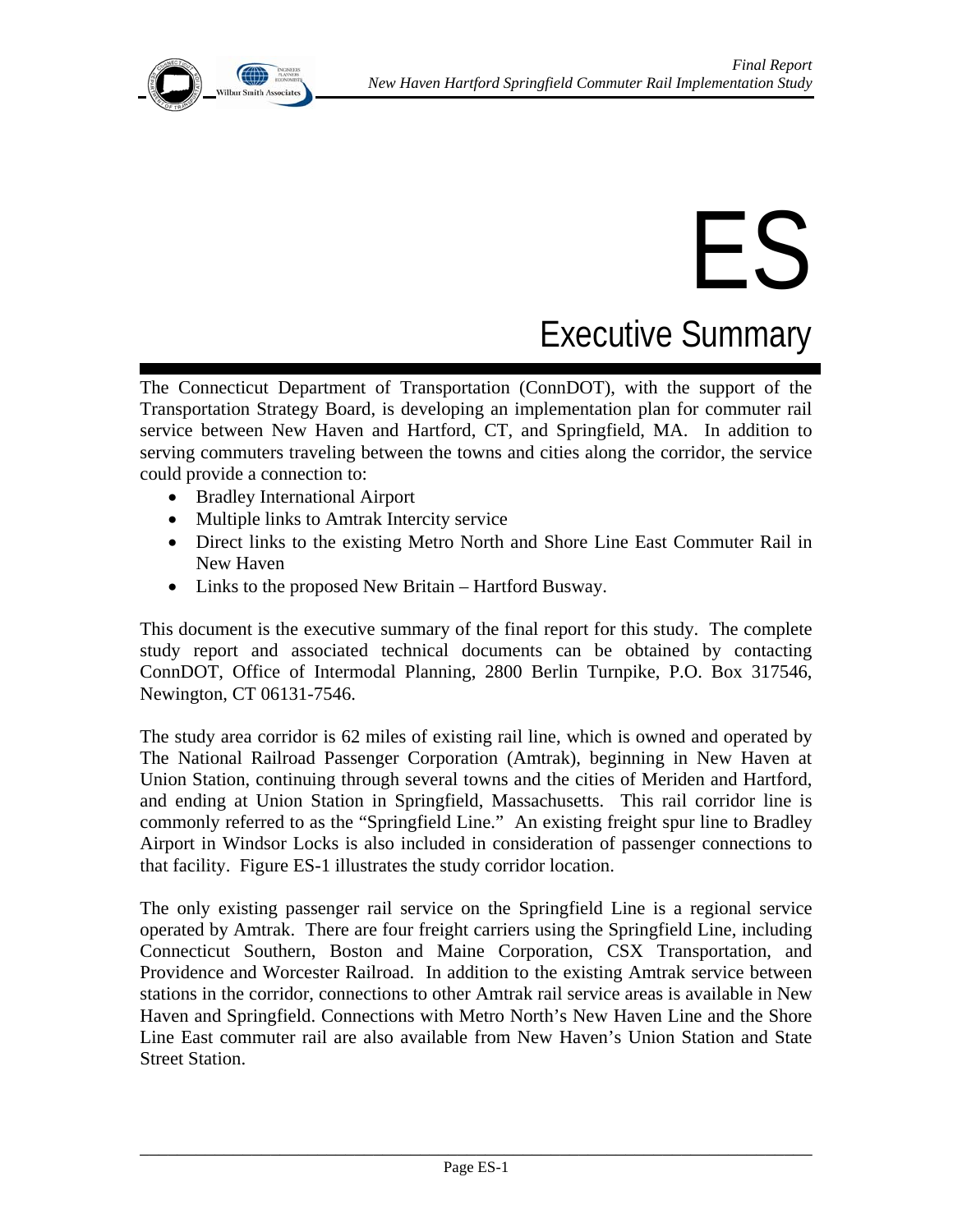

# **Recommended Action Stations**

New Haven - Hartford - Springfield Commuter Rail Feasibility Study







Figure ES-1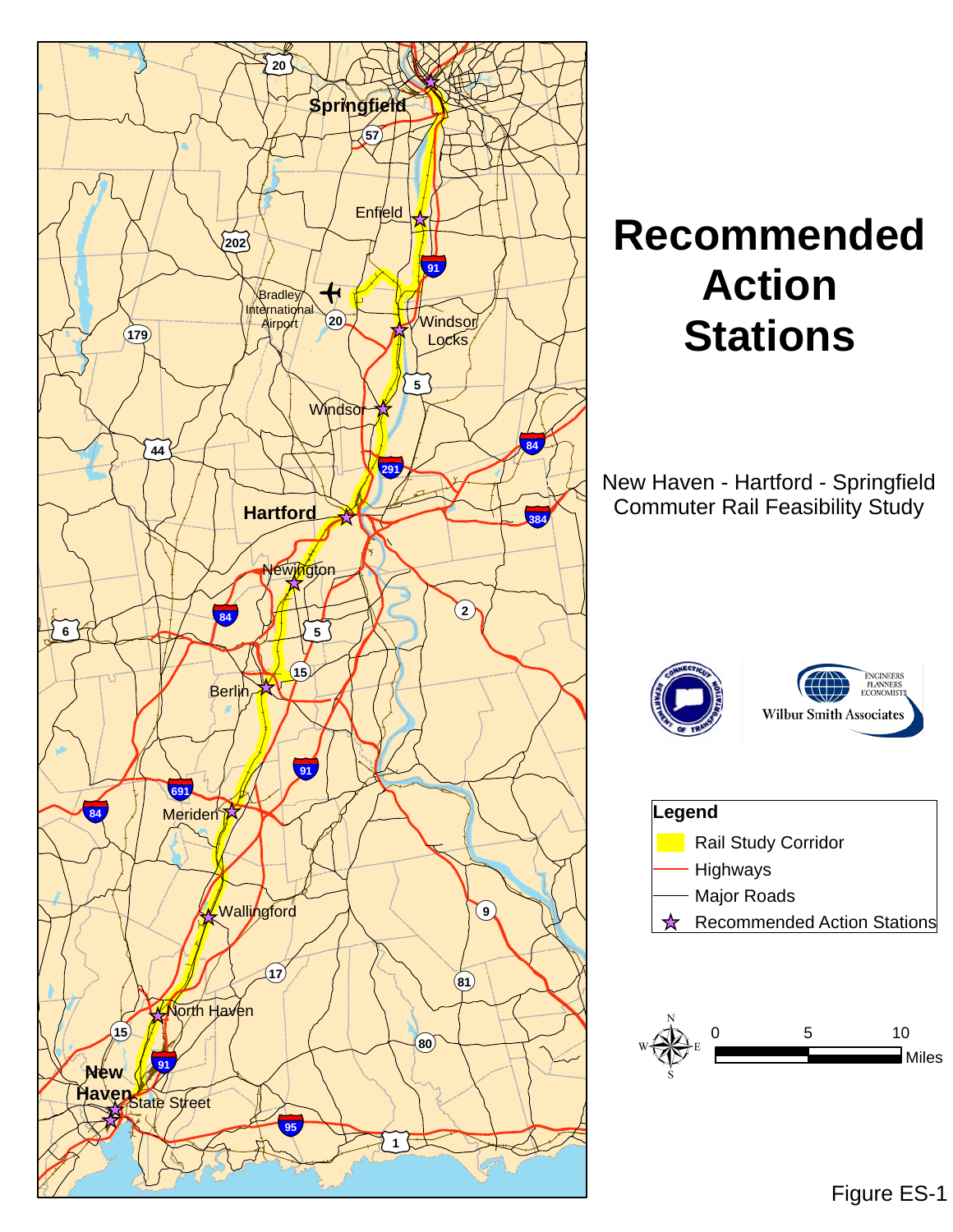

#### **ES.1 Alternatives**

As a first step in determining the alternatives to be evaluated for implementation of commuter rail along the Springfield Line, a "minimum" and "maximum" build were identified as the initial two base scenarios to be considered. Using the costs, ridership, and other analysis from the minimum and maximum build scenarios, four additional possible service implementation alternatives were created for consideration. The following section is a description of the minimum build, maximum build and each of the implementation service alternatives.

#### **ES.1.1 Minimum and Maximum Build Scenarios**

The initial vision of a minimum build scenario was to begin service with minimal capital investment. Therefore, an attempt was made to develop a bi-directional schedule with service every 30 minutes using only existing stations and no additional tracks. The initial vision of a maximum build scenario was to provide service that would attract the highest possible ridership. Therefore, a frequent 15 minute schedule, several additional stations and double track on the entire line were included in the scenario. The complete analysis of these two scenarios is available in a separate Alternatives Technical Report. Table ES-1 is a summary of the minimum and maximum build scenario service and results.

|                                     | <b>Min Build</b>                                 | <b>Max Build</b>                                                                                            |
|-------------------------------------|--------------------------------------------------|-------------------------------------------------------------------------------------------------------------|
| <b>Scenario</b>                     | No additional tracks                             | Double track entire line                                                                                    |
| <b>Stations</b>                     | Nine Existing with limited<br>additional parking | Existing plus Seven New $-$ all<br>improved with high-level platforms,<br>pedestrian crossing and buildings |
| <b>Peak Hour Train</b><br>Frequency | $30 - 35$ minute                                 | 15 minute                                                                                                   |
| <b>Off-Peak Service</b>             | No - Only Amtrak                                 | Hourly Weekday plus Weekend                                                                                 |
| <b>Estimated Daily Trips</b>        | 1,767 (not including<br>Amtrak)                  | 4,983 (including Amtrak)                                                                                    |
| <b>Capital Cost</b>                 | \$86 million                                     | \$558 million                                                                                               |
| <b>Operating Cost</b>               | \$7.1 million                                    | \$48.3 million                                                                                              |
| <b>Operating Deficit</b>            | \$6.2 million                                    | \$44.7 million                                                                                              |
| <b>Per Passenger Subsidy</b>        | \$13.81                                          | \$32.56                                                                                                     |

**Table ES-1 Minimum and Maximum Build Commuter Rail Scenarios**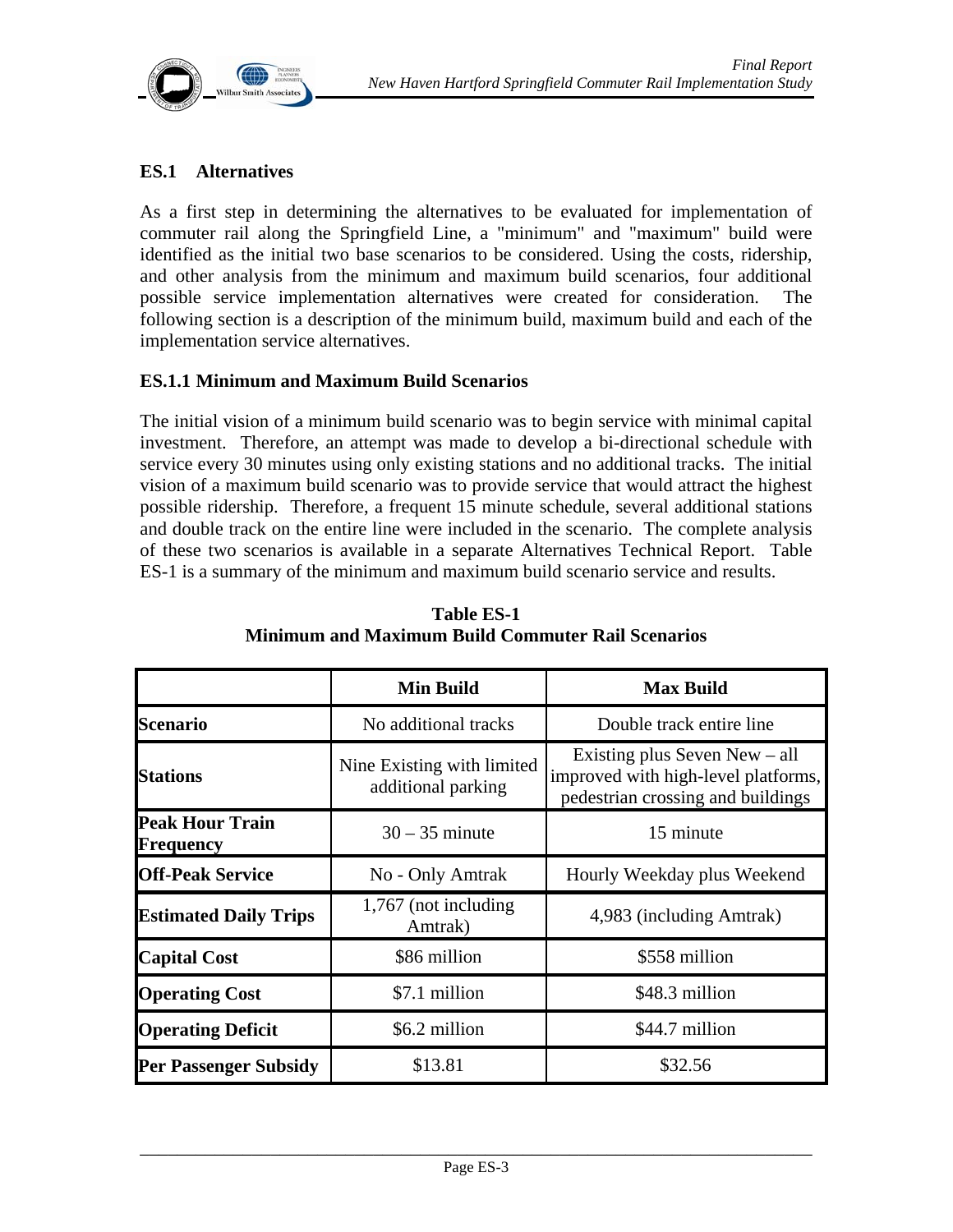

Upon evaluation of the minimum and maximum build scenarios, both were found to have a number of issues of concern. The minimum build schedule was found to be unreliable due to the high degree of schedule adherence necessary. Reliable bi-directional service can only be provided by double tracking at least some additional segments of the rail line. The maximum build was found to have a number of costly elements that may not be necessary for the initial implementation of commuter service, including 15 minute peak hour service frequency, weekend service, and a number of additional new stations.

#### **ES.1.2 Implementation Alternatives**

Using the costs, ridership, and other analysis from the minimum and maximum build scenarios, four implementation alternatives were derived with varying service plans. Other elements of the maximum build scenario were broken down into a menu of additional elements that can be added initially or in the future as funding or other benchmarks are in place. The following is a summary of each of the alternatives considered to be feasible for initial service implementation. The resulting service characteristics, ridership, costs and performance measures are summarized in Table ES-2*.*

All of these potential implementation alternatives include only existing stations on the line with existing low level platforms and at-grade pedestrian crossings. These alternatives include peak hour service only and a shuttle bus connection with Bradley Airport at Windsor Locks station. Enhancements such as high level platforms, new station locations and off-peak service can be added to any implementation alternative from the menu of additional options as described in the next section.

#### **ES.1.3 Menu of Additional Options**

The items in the following menu of additional options can be added initially or as funding or other benchmarks are in place. These items can be added to any implementation alternative with the cost and impacts shown below:

- Off-peak Service
	- o \$1.3 million per round-trip run (5 days per week)
	- o Maximum build = 577 additional trips daily (using 8 added trains)
- Weekend Service
	- o \$550,000 per round-trip run (2 days per week)
	- o Maximum Build = 1,964 additional trips daily (using 10 added trains)
- Rail Airport Connection (alternatives include shuttle bus connection)
	- o Estimated \$28 million capital cost
	- o No appreciable ridership difference
- Full high level platforms at all stations
	- o \$3.85 million per station (cost based on SLE)
- Grade-separated pedestrian facilities at all stations
	- o \$3.85 million per station (cost based on SLE)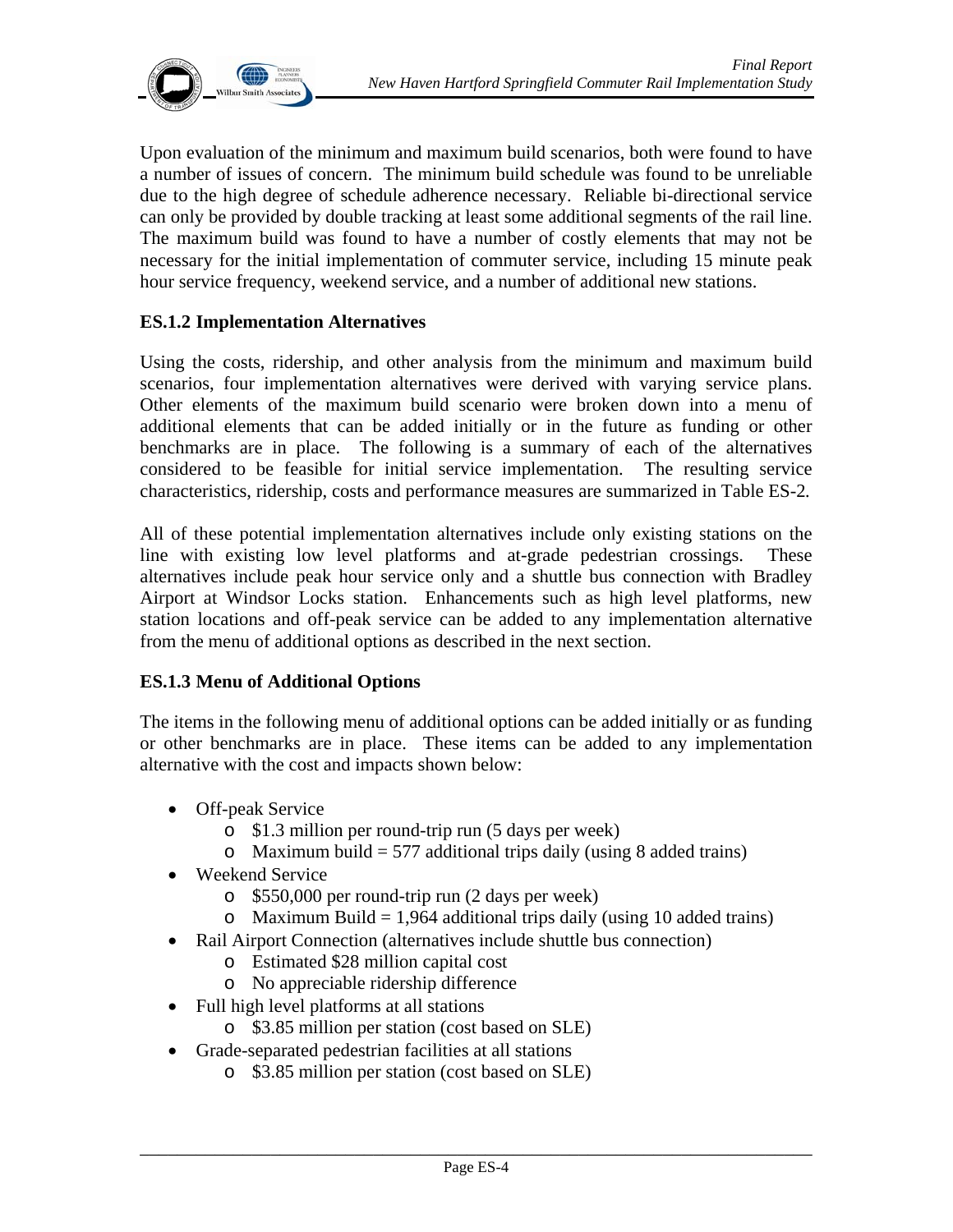

# **Table ES-2 Commuter Rail Implementation Alternatives Service Characteristics and Performance**

| Alternative                                    | CT1                                                                                         | CT <sub>2</sub>                                                                                | Bi-State1                                                                                   | Bi-State2                                                                             |
|------------------------------------------------|---------------------------------------------------------------------------------------------|------------------------------------------------------------------------------------------------|---------------------------------------------------------------------------------------------|---------------------------------------------------------------------------------------|
| Service Area                                   | Windsor Locks to<br>New Haven                                                               | <b>Windsor Locks</b><br>to<br>New Haven                                                        | Springfield to<br>New Haven                                                                 | Springfield to<br>New Haven                                                           |
| Headways                                       | 30 minute peak hr<br>one-directional<br>service (SB AM, NB<br>PM)                           | 30 minute peak<br>hr<br>bi-directional<br>service                                              | 30 minute peak $\ln 30$ minute peak $\ln$<br>bi-directional<br>service                      | bi-directional<br>service                                                             |
| Double Track                                   | No new double track                                                                         | Double track<br>sections added<br>where needed                                                 | Double track<br>sections added<br>where needed                                              | Double track<br>sections added<br>where needed                                        |
| Amtrak<br>Schedule<br>Adjustment               | No adjustments to<br>Amtrak schedule, but<br>fares would be<br>adjusted for<br>commuter use | No adjustments<br>to Amtrak<br>schedule, but<br>fares would be<br>adjusted for<br>commuter use | No adjustments to<br>Amtrak schedule,<br>but fares would be<br>adjusted for<br>commuter use | Amtrak schedule<br>adjusted to<br>accommodate<br>ideal meet times<br>in urban centers |
| One-way train<br>trips                         | 6                                                                                           | 14                                                                                             | 14                                                                                          | 14                                                                                    |
| New track<br>required                          | None                                                                                        | 12.4 miles                                                                                     | 15.6 miles                                                                                  | 15.6 miles                                                                            |
| Capital cost                                   | \$80.8 million                                                                              | $$121.4$ million                                                                               | \$139.4 million                                                                             | \$139.4 million                                                                       |
| Annual<br>Operating cost                       | \$3.0 million                                                                               | \$7.0 million                                                                                  | \$8.8 million                                                                               | \$8.8 million                                                                         |
| Annual<br>Revenue                              | \$368,000                                                                                   | \$667,000                                                                                      | \$869,000                                                                                   | \$869,000                                                                             |
| Annual<br>Operating<br>deficit                 | \$2.6 million                                                                               | \$6.3 million                                                                                  | \$7.9 million                                                                               | \$7.9 million                                                                         |
| Projected<br>Ridership<br>(new daily<br>trips) | 872                                                                                         | 1,485                                                                                          | 1,767                                                                                       | 1,767                                                                                 |
| Per passenger<br>subsidy                       | \$11.82                                                                                     | \$16.71                                                                                        | \$17.71                                                                                     | \$17.71                                                                               |
| Farebox<br>recovery                            | 12.3%                                                                                       | 9.6%                                                                                           | 9.9%                                                                                        | 9.9%                                                                                  |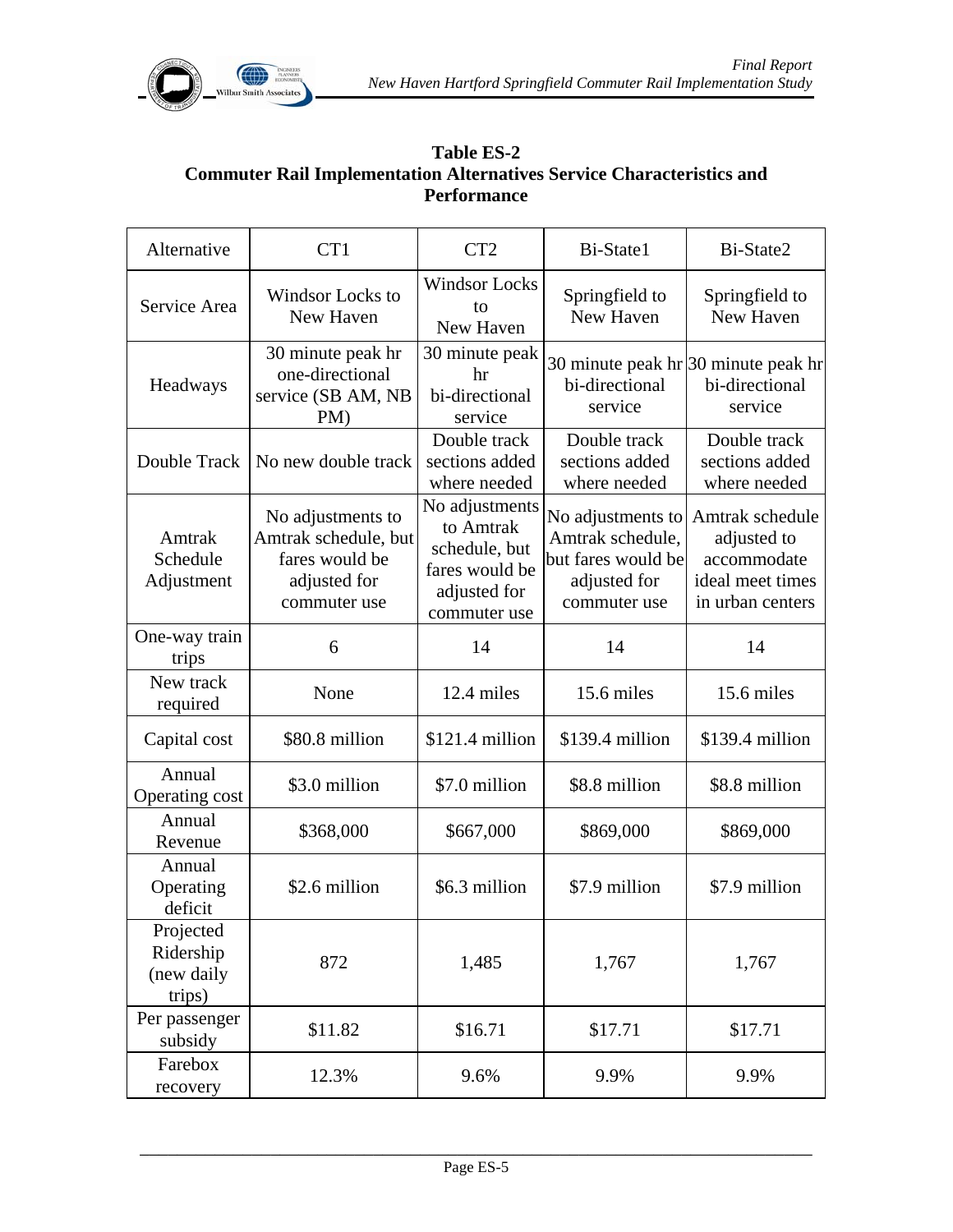

- New or updated station buildings at all stations
	- o \$0.8 million per station (cost based on National experience)
- New Stations:
	- $\circ$  Enfield = estimated 210 daily trips
	- o Newington = estimated 250 daily trips (with busway)
	- $\circ$  Wharton Brook = estimated 156 daily trips
	- $\circ$  North Haven = estimated 138 daily trips
	- o Capital cost
	- o \$1.4 \$2.2 million per station for minimum (similar to existing stations)
	- o \$9.5 \$10.3 million per station for maximum (including high level platforms, grade separated pedestrian crossings, station buildings and expanded parking)

# **ES.2 Commuter Rail Service Implementation Plan**

Upon review of the alternatives, the study team and the Steering Committee developed a recommended action plan for New Haven-Springfield initial and potentially future commuter rail service on the Springfield Line.

# **ES.2.1 Start-up Service Recommended Action**

The start-up service recommended by the Steering Committee is based upon the Bi-State service option. This Start-up Service would include the following:

- Service would operate bi-directionally, Monday through Friday on a 30 minute peak hour schedule (at least 14 one-way trips).
- Service would be between New Haven and Springfield.
- A minimum of 18 miles of extended double track sections will be added to improve reliability and provide 30 minute headways meeting critical times in New Haven, Hartford and Springfield;
- Service would supplement existing Amtrak service on the corridor. Adjustments to Amtrak's schedule would be attempted when possible in conjunction with operating agreements with Amtrak.
- Along with the existing nine passenger stations being served along this corridor, three additional stations would be added at North Haven, Newington and Enfield.
- The existing Windsor Locks station would be enhanced to provide facilities to accommodate a waiting area and transfers between the train and the shuttle bus to Bradley Airport.
- Local bus service will be modified to provide appropriate service to the stations;
- All stations would have high level platforms and grade-separated pedestrian facilities, considered to be necessary from an operational standpoint.

The Start-up Service described includes three additional new stations and improvements to the existing station areas. The station locations for this scenario, which include those new stations not in use today (are *italicized* below), are shown in Figure ES-1.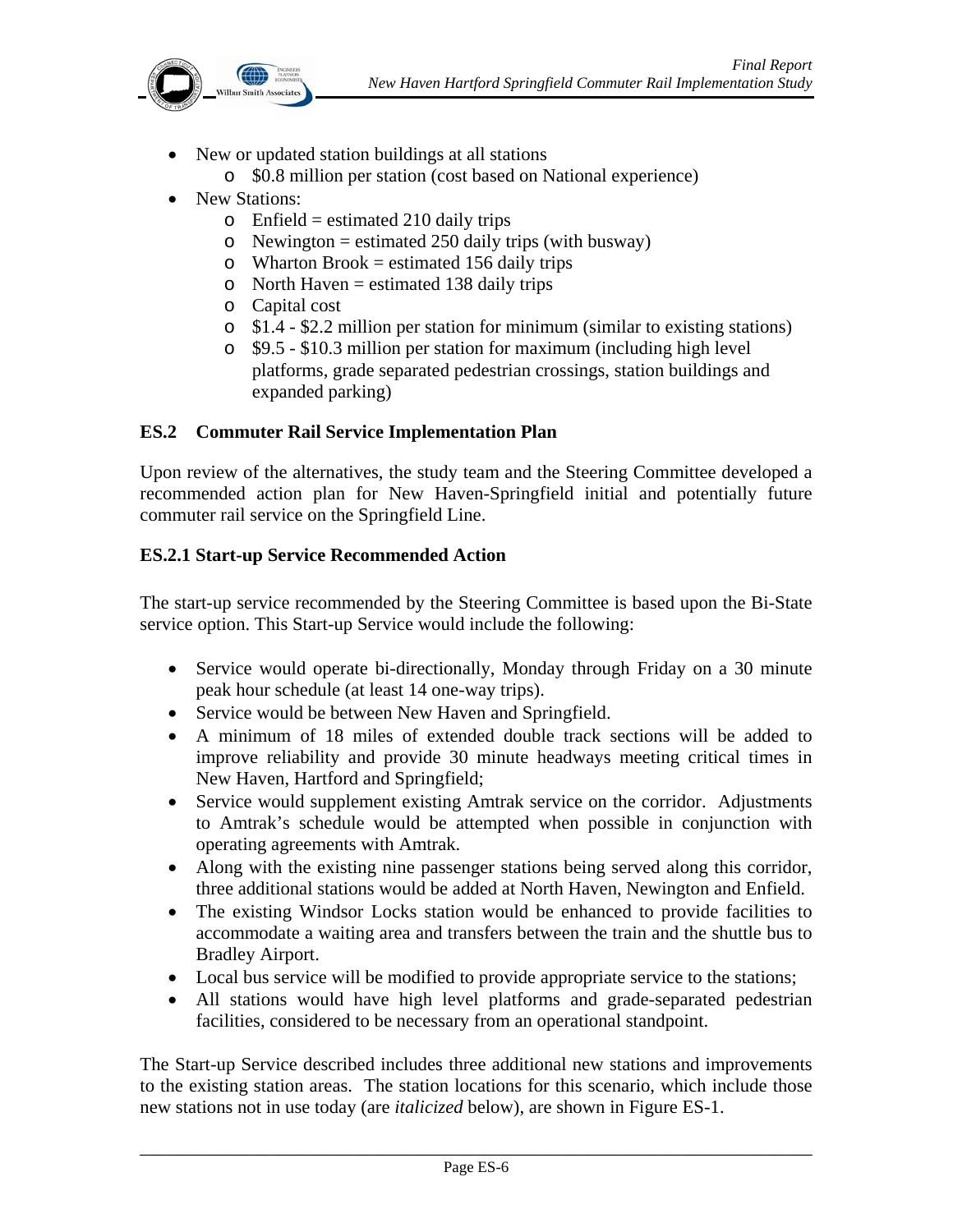

- New Haven Union Station
- State Street Station
- *North Haven / Hamden Station (at Route 40 connector)*
- Wallingford Station
- Meriden Station
- Berlin Station
- *Newington Station (adjacent to New Britain Busway station)*
- Hartford Union Station
- Windsor Station
- Windsor Locks Station
- *Enfield Station (at Bigelow Commons in Thompsonville)*
- Springfield Union Station

All stations would include high-level platforms, pedestrian amenities with grade separated crossings, bicycle storage and racks, and any additional parking required to accommodate projected ridership.

The suggested 30-minute frequency schedule with stops at all stations demonstrates one potential plan for commuter rail stopping at each station along the line. During further development and refinement of this plan, consideration can be given to including express service directly from the New Haven Line to Hartford and Springfield. The average travel time from New Haven to Springfield, including all stops is 1 hour 30 minutes. If an express train were to operate with stops only in New Haven, Hartford and Springfield (eliminating intermediate stops), the average travel time would be reduced by approximately 15 minutes. However, with the limited stops, corresponding ridership may also be substantially reduced along the line. Further analysis would have to be conducted for such service.

#### **ES.2.2 Commuter Rail Ridership Levels**

The New Haven to Springfield commuter rail service has the ability to attract the following four different types of potential users:

- 1. Commuters accessing employment hubs in New Haven, Hartford and Springfield;
- 2. Intercity rail ridership to points off the corridor, specifically connections to the Amtrak service in New Haven and Springfield;
- 3. Users that would have access to Bradley International Airport (BDL); and
- 4. Off-peak non-commuter and weekend users.

The breakdown of total weekday year 2025 ridership for the Start-up Service is shown in Table ES-3.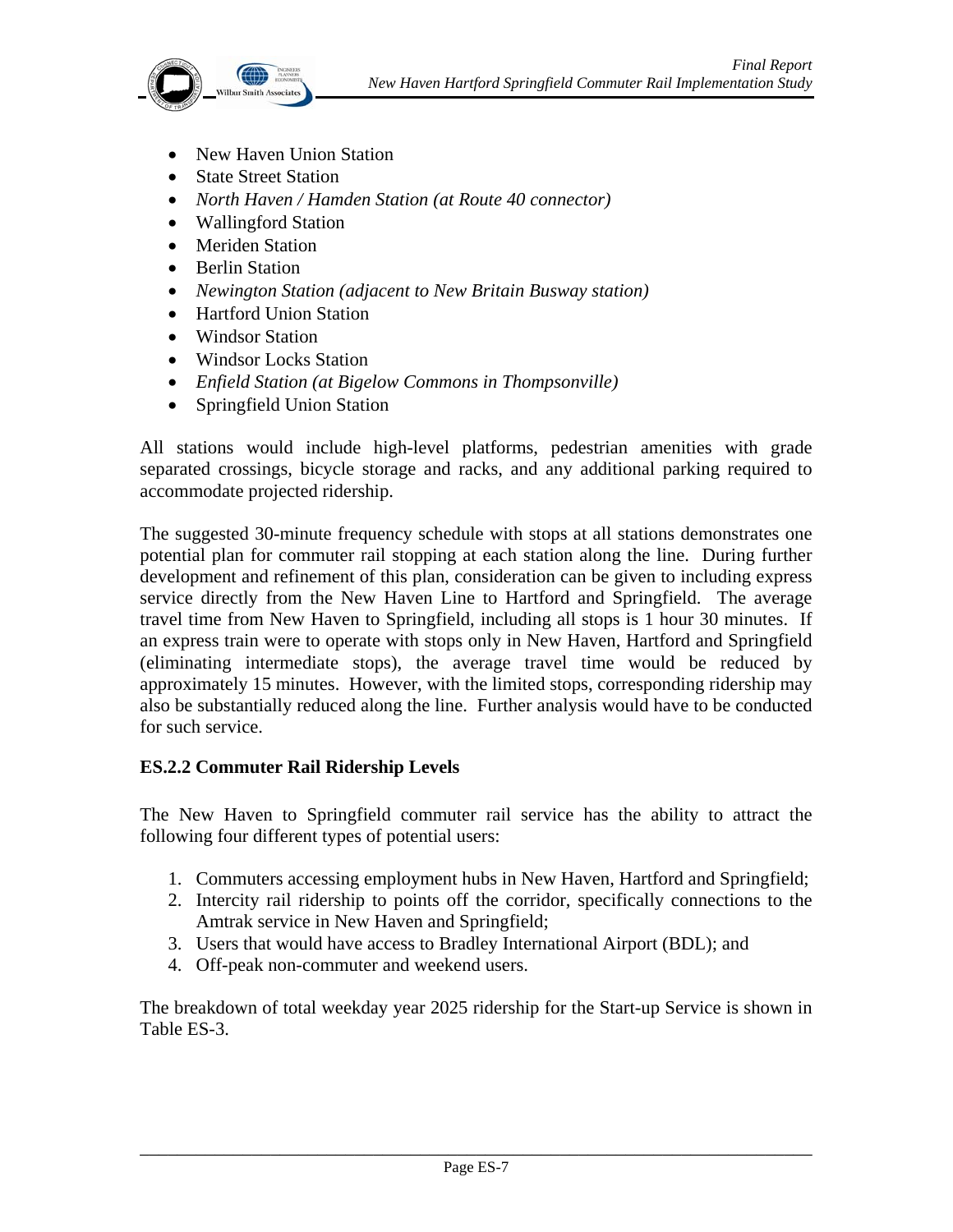

| <b>Components of Total Weekday Year 2025 Ridership</b> |       |  |
|--------------------------------------------------------|-------|--|
| <b>Commuters</b>                                       | 2,208 |  |

**Table ES-3** 

| <b>Total Trips</b>               | 3,044 |
|----------------------------------|-------|
| Amtrak (not including Vermonter) | 616   |
| <b>Total New Trips</b>           | 2,428 |
| Off-peak (non-commuter)          | 220   |
| Commuters                        | 2,208 |

The ridership projections presented in Table ES-3 and financial estimates developed for this Start-up implementation plan are based upon a rigorous evaluation process and a customized application of ConnDOT's Statewide Travel Model. However, in response to a concern by some stakeholders that these ridership projections may be conservative, additional analysis was conducted to identify a potential high range of ridership for the service. The resulting high range in ridership is 5,000 daily trips. This higher range is anecdotal and so would be viewed as an optimistic figure. It should be noted that this recommended service is to initiate commuter rail along this corridor and that the opportunity remains to enhance the initial service (with additional scheduled trains and stations) as the demand warrants and funding allows.

#### **ES.3 System Integration Plan**

An integral part of the commuter rail service would be the integration with other freight service on the line, passenger rail service both on the line and connecting, and connecting bus services.

#### **ES.3.1 Freight Integration**

While the Springfield Line route is an important passenger corridor and can become more so with provision of frequent commuter service during peak travel times, freight service remains an important consideration. The freight service is provided by short line carriers, operating over the line under contractual agreements with Amtrak, which owns the route. The simulations of passenger and freight service confirmed that freight service would need to be operated at times other than the prime commuter hours. Building a commuter and intercity service pattern with frequent trains in each direction make it impractical to run slower freight trains during the period from about 5:30 AM to 9:00 AM, and again from about 3:00 PM to 7:00 PM.

#### **ES.3.2 Transit Integration**

New Haven-Springfield commuter rail is planned to connect with bus services provided by seven public transit operators (including different **CT**TRANSIT divisions), and with three other rail services. This can be accomplished by coordinating schedules, implementing joint fares, using rail stations as hubs for local bus services, and by combining marketing and information efforts.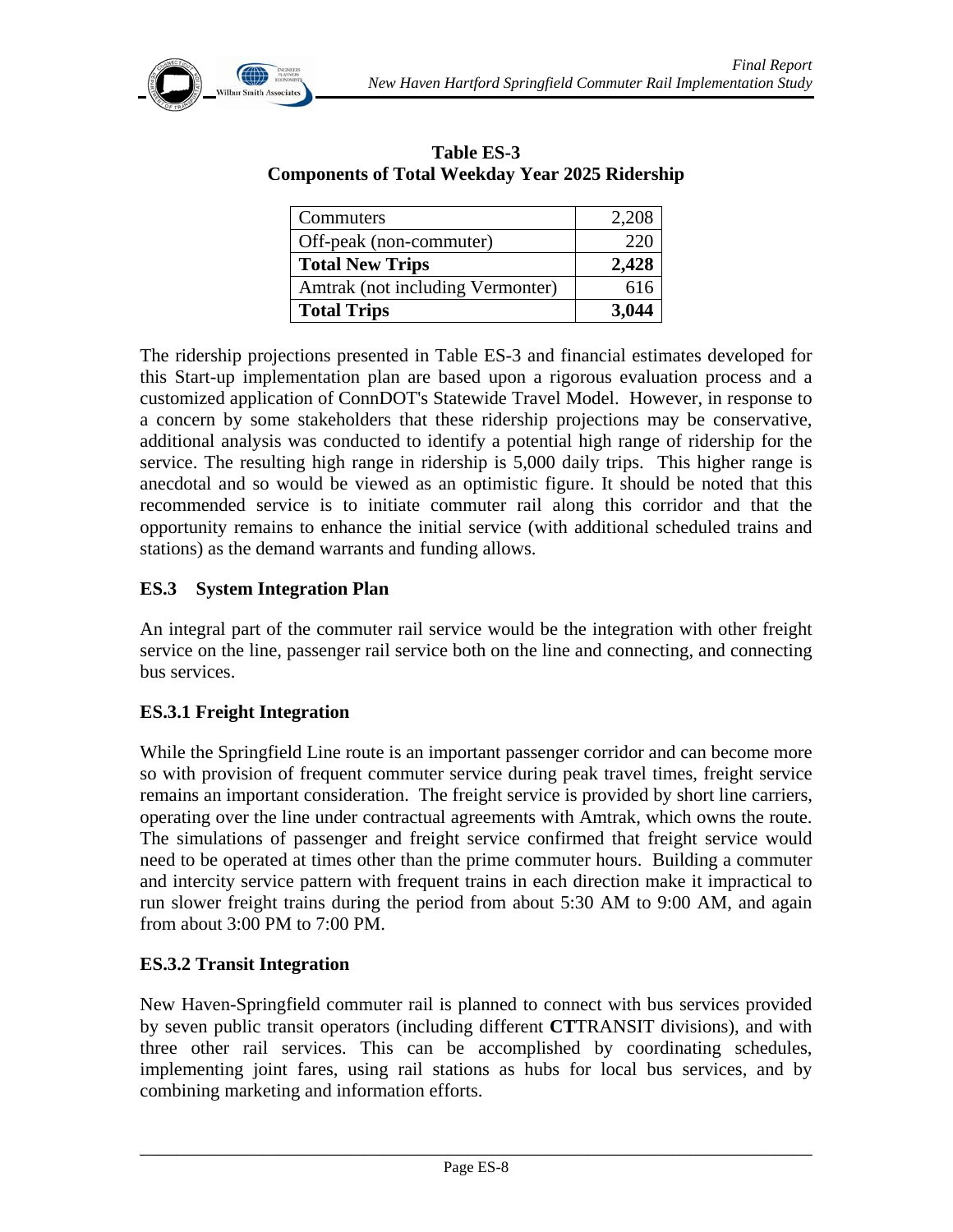

Trips involving New Haven-Springfield commuter rail service and one or more connecting service will involve two or more transit operators. Ideally, regular riders would be able to use a single fare media on corridor rail service, and on all connecting transit services. These would include:

- New Haven Hartford Springfield commuter rail
- **Amtrak service between New Haven and Springfield**
- **Pioneer Valley Transit Authority (PVTA) bus service**
- **CT**TRANSIT bus service (Hartford, New Britain, Meriden, Wallingford, and New Haven divisions
- Greater New Haven Transit District Trolley
- Metro-North commuter rail
- Shore Line East commuter rail

The existing joint fare arrangements would also provide a framework for pass handling procedures, and for cost and revenue sharing. As long as New Haven-Springfield commuter rail service used the same fare collection practices as Shore Line East service, the same fare media could be used as on that service. Fare handling for the UniTicket option on connecting bus services would be the same as at present, where the pass is simply used as a flash pass. The financial agreements that have been developed for the UniRail and UniTicket programs would provide a framework from which to expand these programs within Connecticut and to Massachusetts services (New Haven - Hartford - Springfield rail and PVTA bus service in Massachusetts).

#### **ES.4 Commuter Rail Start-up Service Capital and Operating Costs and Performance Measures**

Capital costs for the recommended Start-up Service consist of five rail-related components: train set equipment (locomotives and cars), a maintenance facility for the equipment, parking and station costs, cost to double track portions of the line, and bridge costs. For this analysis, it is assumed that ConnDOT would require a minimum of 6 train sets, plus two spare locomotives, trailer coaches and cab coaches.

For the Start-up Service, the Springfield Line would essentially remain a single-track railroad with a bi-directional signaling / train control system and multiple controlled passing sidings similar to the existing configuration. However, five existing double track sections would require a minimum of approximately 18-miles of track extensions to provide additional double track on the Springfield Line to accommodate the increase in train movements without impacting planned service trip times. The recommended Startup Service would require (at a minimum) the following major track changes:

- Extend existing double track from MP 7.3 (Cedar) to MP 11.0 (south of Wallingford) with a new interlocking at MP 11.0. This requires double track across the Quinnipiac River and differs from the Bi-State 1 Alternative.
- Extend existing double track from MP 20.6 (Quarry) through the industrial track to MP 22.5 with a new interlocking at MP 22.5.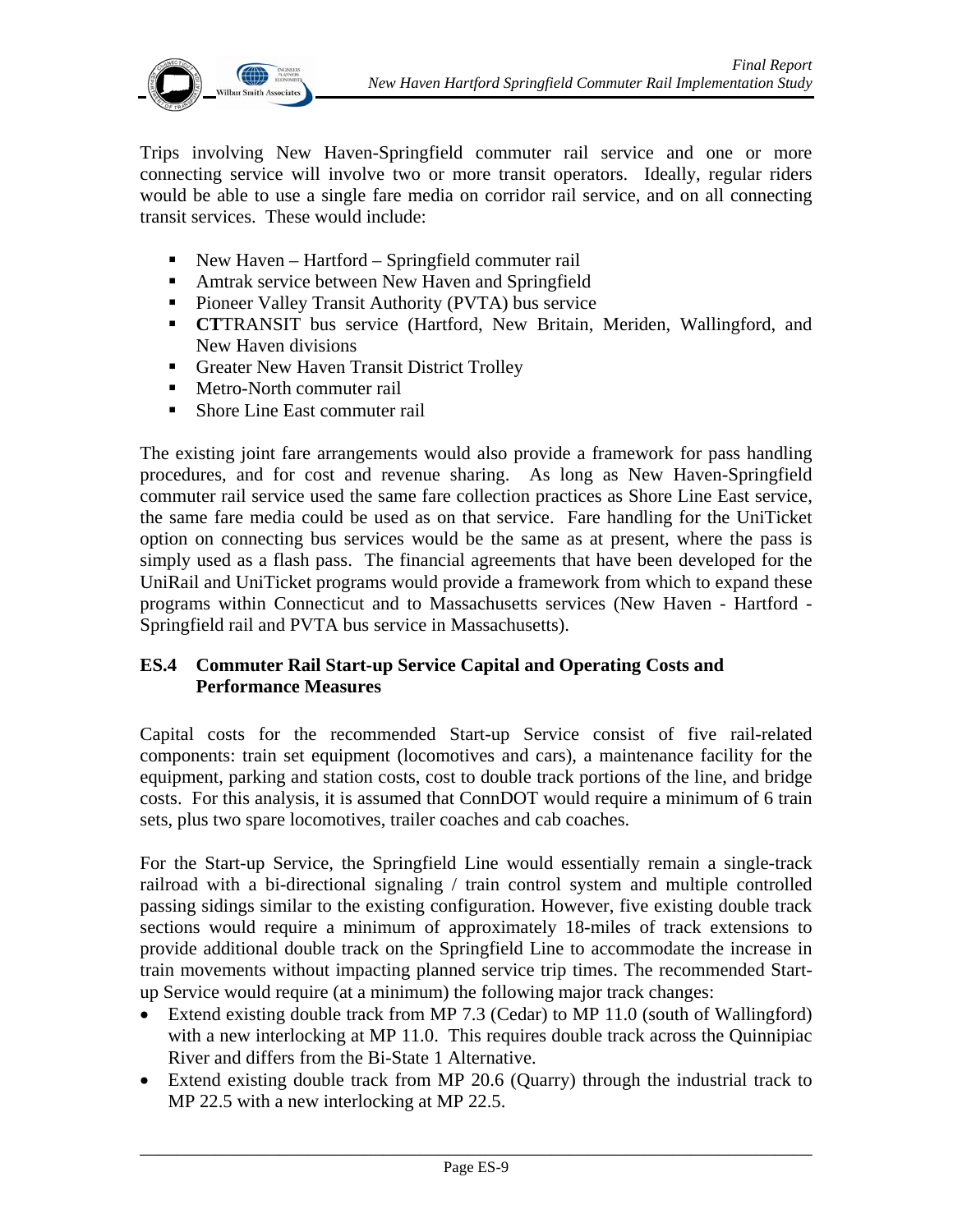- Extend existing double track from MP 28.2 to 31.1 (New), and from MP 33.4 (Wood) to MP 35.2 (Parkville) with a new interlockings at MP 28.2. Some track through Hartford may be redesignated as a running track instead of a passing track, however this issue requires further study and coordination with Amtrak operations staff.
- Extend existing double track from MP 38.9 (Fry) to MP 43.0 (Windsor) with a new interlocking at MP 38.9 (Fry).
- Extend existing double track from MP 51.5 (east side of Connecticut River) to MP 54.7 (Field) with a new interlocking at MP 51.5.

#### **ES.4.1 Total Start-up Service Recommended Action Capital Costs**

A summary of total capital costs for the Start-up commuter rail service appears in Table ES-4.

| <b>Element</b>         |     | Cost          |
|------------------------|-----|---------------|
| <b>Train Equipment</b> |     | \$70,140,000  |
| Maintenance facility   |     | 20,696,000    |
| <b>Stations</b>        |     | 80,966,000    |
| Double Track           |     | 33,235,000    |
| <b>Bridges</b>         |     | 505,000       |
| Amtrak Flagmen         |     | 2,500,000     |
| <b>Subtotal</b>        |     | \$208,042,000 |
| Contingency            | 40% | \$83,217,000  |
| <b>Total</b>           |     | \$291,259,000 |

**Table ES-4 Commuter Rail Start-up Service Recommended Action Capital Costs** 

Source: Wilbur Smith Associates, URS Corporation, Washington Group International

The cost estimate includes necessary train sets, spares, the maintenance facility, parking and station costs, double track costs, and bridge rehabilitation or replacement costs. Design, construction service (including Amtrak flagmen) and inspection costs have been applied to each individual estimate. The estimate also includes right-of-way and environmental cost allowances that may be associated with station and maintenance facility construction; however these costs will require refinement in the next phase of implementation. Therefore, to be conservative, a contingency of 40% has been used to reflect unforeseen costs, per Federal Transit Administration guidelines at this phase of implementation. The estimated total capital cost for the Start-up commuter rail service is \$291.26 million.

#### **ES.4.2 Commuter Rail Operating Costs**

This analysis calculates annual operating costs by multiplying the Springfield Line service's projected annual train miles for its Start-up Service times a representative cost per train mile.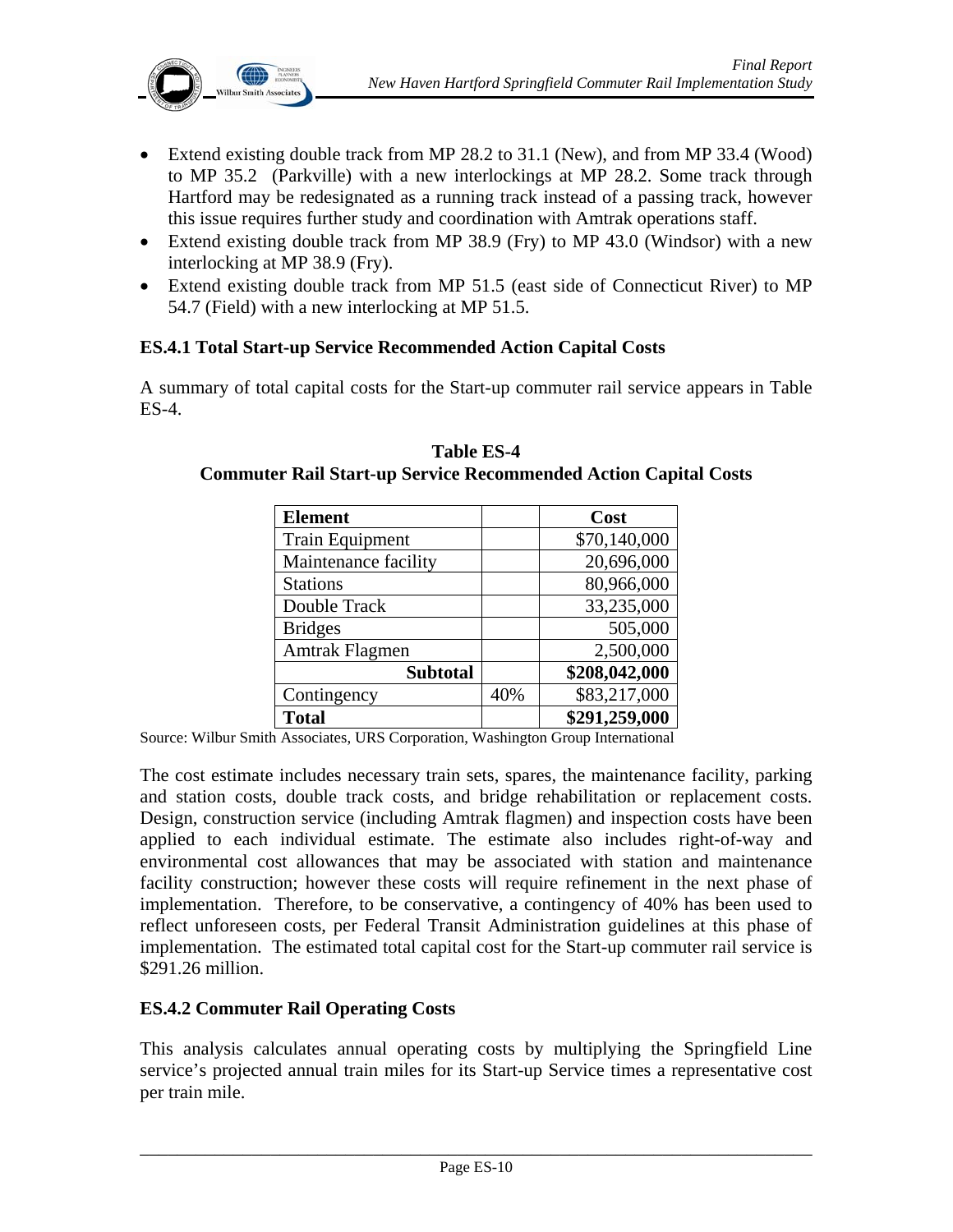

Using 8 round trips or 16 one way trips would generate 992 revenue train miles per weekday. Annual train miles are thus calculated: 992 train miles multiplied by 254 days produces 251,968 annual train miles, exclusive of any shop moves or deadheading for maintenance purposes.

A unit cost estimate of \$40 per train mile has been applied, based upon Shore Line East commuter rail experience. Accordingly, an annual operating cost for the recommended Start-up rail service would be \$10,079,000.

#### **ES.4.3 Commuter Rail Revenue**

Based on the fare structure and weekday ridership presented, revenue from the Start-up commuter rail service would be \$4,400 per day. Using 254 days of weekday service per year, the annual revenue would be \$1,117,600.

#### **ES.4.4 Connector Bus Costs**

Operating costs for connecting bus services would require an additional expenditure of approximately \$3.8 million per year, and bus vehicle requirements would increase by 12, at a cost of \$3.6 million (see Table ES-5).

|                                  | Increase in | Increase in  |
|----------------------------------|-------------|--------------|
|                                  | Operating   | Vehicle      |
|                                  | Costs       | Requirements |
| <b>CTTRANSIT-New Haven</b>       | \$1,158,001 |              |
| <b>CTTRANSIT-Wallingford</b>     | \$230,912   |              |
| <b>CTTRANSIT-Meriden</b>         | \$624,448   |              |
| <b>CTTRANSIT-New Britain</b>     | \$1,077     |              |
| <b>CTTRANSIT-Hartford</b>        | \$1,736,323 | 6            |
| <b>CTTRANSIT Total</b>           | \$3,750,761 | 12           |
| Pioneer Valley Transit Authority | \$6,101     | $\left($     |
| Total                            | \$3,756,863 | 12           |

**Table ES-5 Projected Annual Operating Costs and Vehicle Requirements** 

Note: \$2002, per year

Applying the 2004 CTTransit farebox recovery rates, the annual operating deficit for the connecting bus service, as a component of the commuter rail implementation plan, would be approximately \$2,750,000.

#### **ES.4.5 Cost Summary**

A summary of the performance revenue calculations is shown in Table ES-6. Given the Start-up Service Recommended Action is projected to cost \$10,078,000 to operate using conventional rolling stock with revenues at \$1,117,600, the operating deficit would be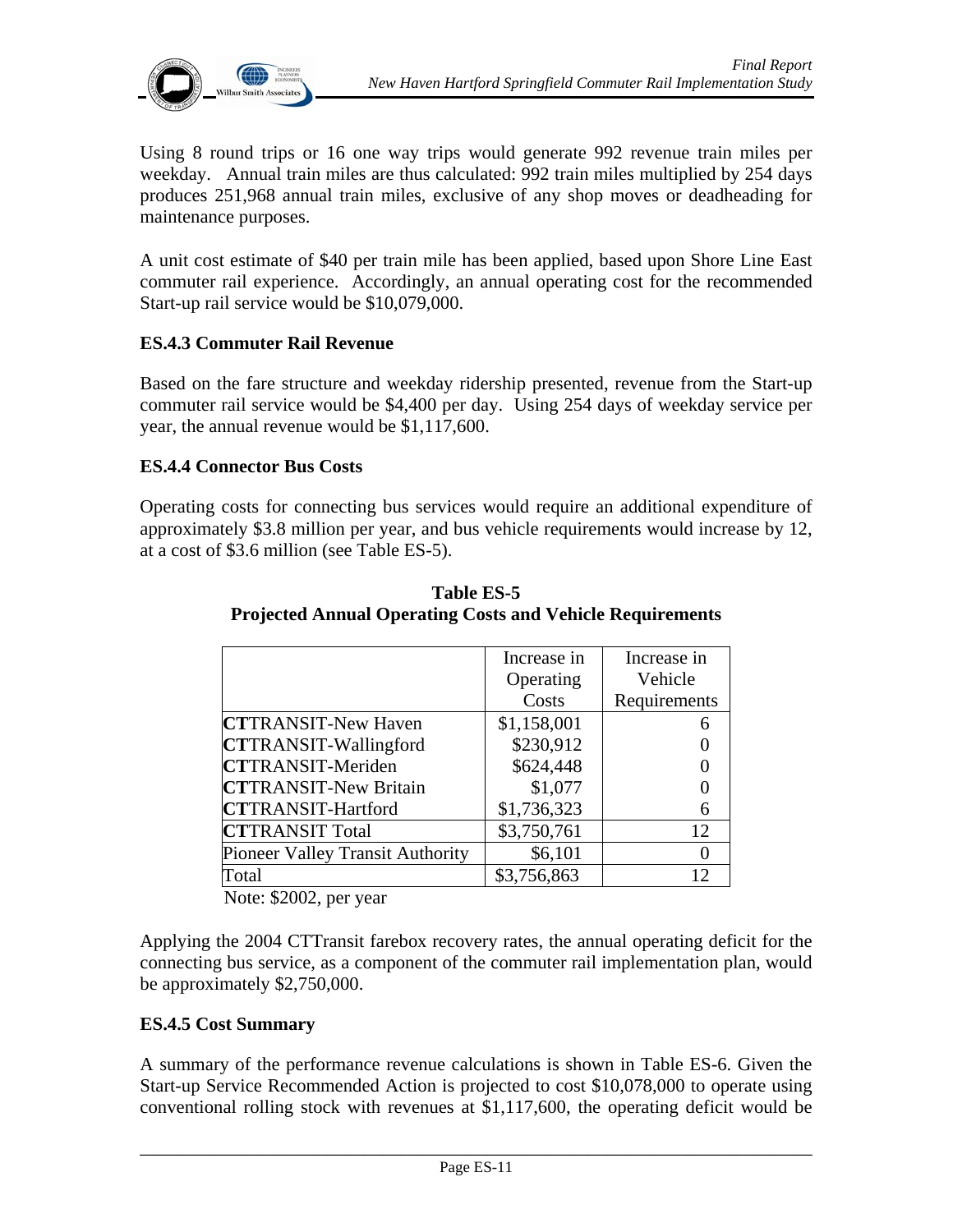

\$8,960,000 annually. This is in addition to the capital costs of \$291.26 million. Using a total of 4,215,384 passenger miles estimated by the ConnDOT model, the revenue per passenger mile was calculated to be \$0.26, the fare box recovery was calculated to be 11.0% and the productivity was calculated to be 16.73. Productivity, a calculation of passenger miles per vehicle miles, is often used to determine the efficiency of the service.

| <b>Table ES-6</b>                                                       |  |  |  |  |
|-------------------------------------------------------------------------|--|--|--|--|
| <b>Commuter Rail Ridership, Costs, Revenue and Performance Measures</b> |  |  |  |  |

| <b>Total Weekday Trips</b>                       | 2,428        |
|--------------------------------------------------|--------------|
| <b>Annual Passenger Miles</b>                    | 4,215,384    |
| <b>Annual Revenue</b>                            | \$1,117,600  |
| <b>Annual Rail Operating Cost</b>                | \$10,079,000 |
| <b>Annual Rail Operating Deficit</b>             | \$8,960,400  |
| Revenue per Passenger Mile                       | \$0.26       |
| Fare box Recovery                                | 11.0%        |
| Productivity (Passenger Miles per Vehicle Miles) | 16.73        |

Connecting bus capital (\$3.6 million) and annual operating costs (\$3.8 million) would be in addition to the commuter rail capital and annual operating costs.

# **ES.5 Environmental Resource Review**

A preliminary review of the potential environmental issues associated with the construction of the passenger stations and track has been completed. A detailed evaluation will be required to determine the social and environmental impacts and mitigation, in accordance with the National and Connecticut Environmental Policy Acts. Areas that must be addressed include floodplains, coastal boundaries, farmland soils, wetlands, stream channels, threatened or endangered species, historic structures and archeological sites. The addition of the double track sections would be within the existing railroad right-of-way and would not be expected to result in any significant adverse environmental impacts.

Potential 100-year floodplain impacts should be coordinated with the Connecticut Department of Environmental Protection (CTDEP) at New Haven State Street Station, Meriden Station, Newington Station, Windsor Station and Windsor Locks Station. New Haven State Street Station and North Haven Stations are located within the coastal boundary and are therefore subject to the Connecticut Coastal Management Act. At Berlin Station, proposed project activities on land with farmland soils require review by the Natural Resources Conservation Service.

Potential wetland impacts identified at Windsor Station and Windsor Locks Station should be further evaluated and if impacts cannot be avoided, construction of the stations would require an Inland Wetlands and Watercourses permit from the CTDEP and possibly a U.S. Army Corps of Engineers permit. Similarly, the CTDEP's Stream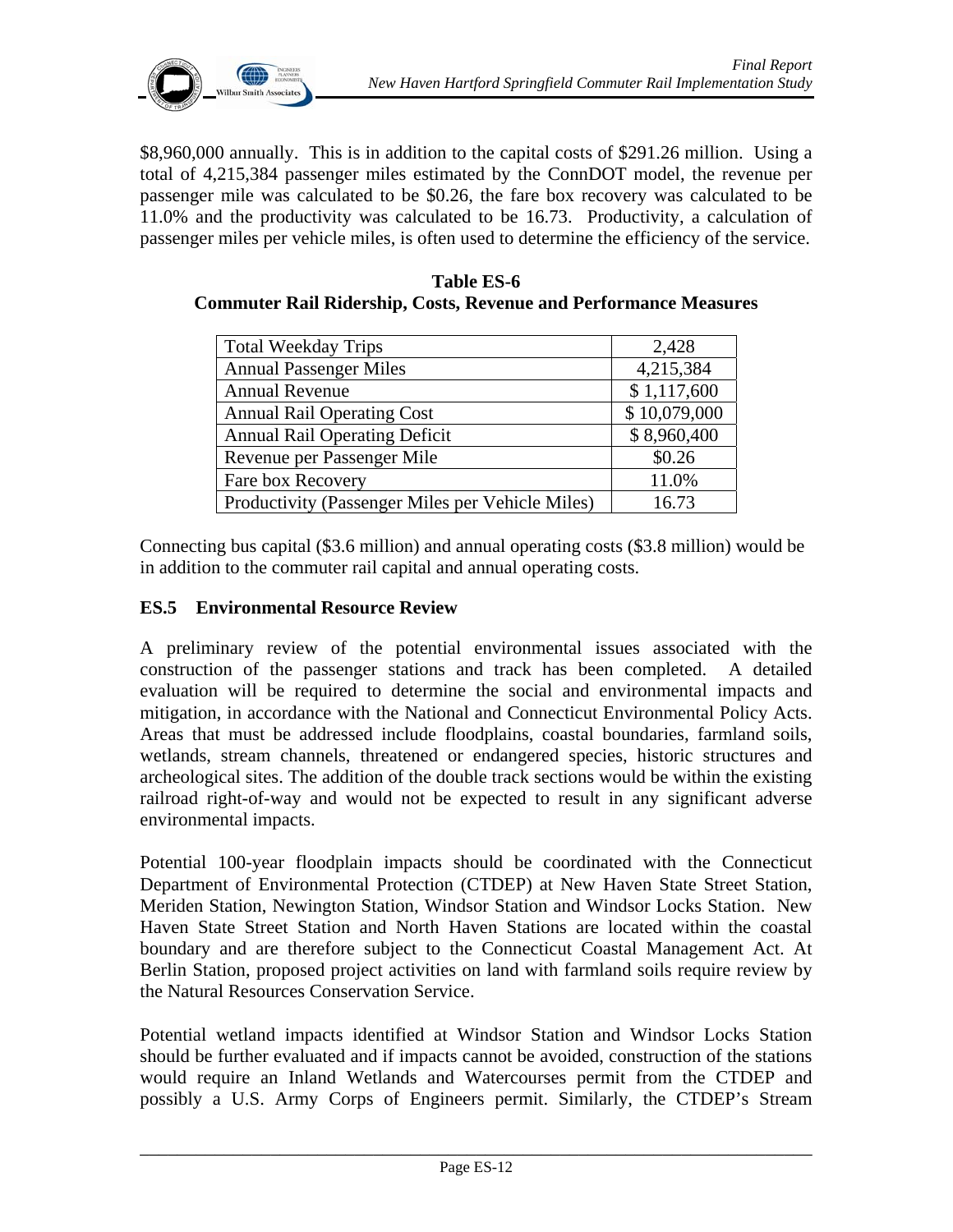

Channel Encroachment Lines list indicates that encroachment lines exist along the entire stretch of the Connecticut River within Windsor Locks. The Future Wharton Brook Station, Windsor Locks Station, and Enfield Station sites fall within the Natural Diversity Database records; therefore coordination with CTDEP regarding the status and/or presence of any threatened, endangered, and/or special concern species would be necessary.

Plans near the historic Wallingford Railroad Station, potentially historic Berlin Railroad Station, historic property at 160 Willard Avenue in Newington, historic Union Station in Hartford, Broad Street Historic District in Windsor Locks, and potentially historic Connecticut Casket Company in Enfield will be coordinated with the State Historic Preservation Office. A Section 4(f) Evaluation, Section 106 documentation, and various mitigation activities may be necessary. Given the proximity of the Windsor and Windsor Locks Station sites to the Connecticut River, it is recommended that the sites be investigated by the State Archeologist as an archeologically sensitive area prior to any ground disturbance according to Section 106 Regulations of the Advisory Council on Historic Preservation.

#### **ES.6 Implementation Next Steps**

The purpose of this study is to develop an implementation plan for commuter rail service between New Haven, Connecticut and Springfield, Massachusetts. The next steps needed to pursue the recommended Start-up Service implementation plan would include:

- 1. **Develop a funding plan** The funding and financing of the service are the most controversial issues remaining before implementation given the current Connecticut and federal fiscal situation. Section 8.2 in the Final Report presents the timeline required for future funding. Section 8.4 in the Final Report gives further information about federal funding options available.
- *2.* **Complete the environmental process outlined in the Connecticut and National Environmental Policy Act** – This process must be undertaken by the State of Connecticut with Federal Transit Administration (FTA) guidance before service can begin. This is a key to obtaining any federal funding for the project as well. Further details about the environmental documentation likely required are available in Section 8.3 in the Final Report.
- 3. **Complete preliminary design**  This report gives conceptual station plans and double track section locations necessary for the development of cost estimates for future funding. The next stage in implementation of service will require refinements of these plans to the preliminary design level (10% design), including exact locations for station platforms, station parking, new track and maintenance facilities. This is typically done in conjunction with the environmental process.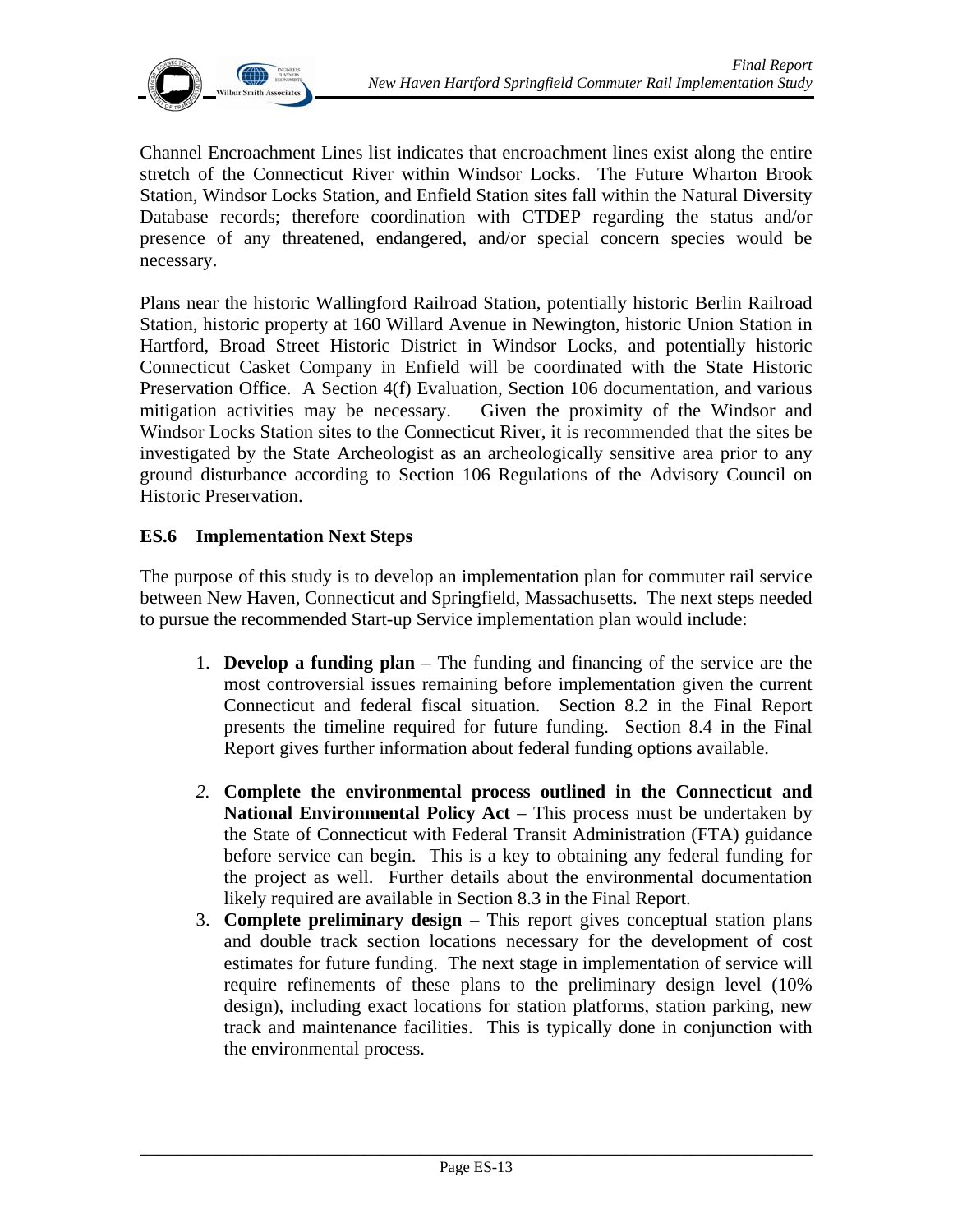

- 4. **Make necessary refinements to the operating plan** Based upon the results of the preliminary design and environmental process, refinements should be made to the overall operating plan outlined in this document.
- 5. **Execute operating agreements** As the State of Connecticut does not currently own the track over which the service would operate, preliminary operating agreements with Amtrak, other commuter rail operators (as needed), freight operators, and transit operators should be executed early in the process to ensure buy-in for the service before capital funds are expended.
- 6. **Complete final design and property acquisition** The final design of stations, double track sections, bridges and the maintenance facility should be undertaken simultaneously with the necessary acquisition of property for these facilities (anticipated to be required only for station parking and the maintenance facility).
- 7. **Procure rolling stock** The decision as to the type of rolling stock that best fits this service will be a key aspect of the implementation. Section 8.6 in the Final Report gives guidelines on the positive and negative aspects of selfpropelled rail car trains compared to traditional locomotive-hauled push-pull coach trains. The procurement of rolling stock for the service requires substantial turn-around time due to the fact that rail equipment is made to order.
- 8. **Hire an operator** Although Amtrak currently owns the line between New Haven and Springfield, there are a number of possible operators for the future service. Section 8.5 in the Final Report discusses potential operators for the service in greater detail.
- 9. **Construct new facilities**  This involves the construction of station areas (including parking and platforms), new track segments (including track, interlockings, signals and bridges), and maintenance facilities.
- 10. **System testing** As a final step to opening the system, final debugging modifications and improvements are made prior to start-up. This includes checks of the rolling stock, stations, track and signal improvements, and all other elements of the project to ensure all components are working correctly prior to commencement of revenue service.

#### **ES.7 Future Full Build Scenario**

The previous sections describe the elements of the Start-up Service Recommended Action for a New Haven to Springfield commuter rail service. In addition to these elements, a number of improvements may be considered for future enhanced service on the line as demand is demonstrated. These enhancements include elements that were not